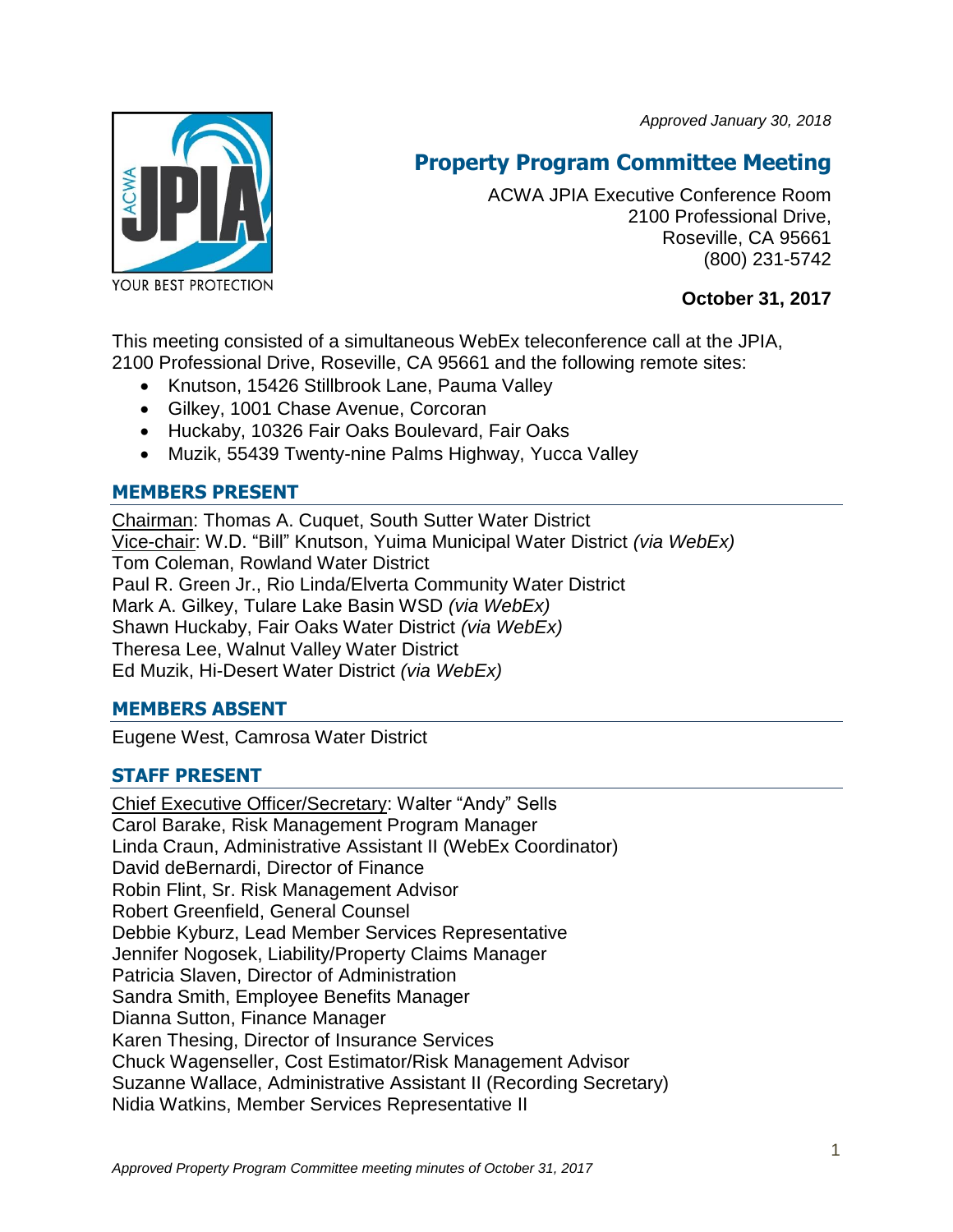Bobbette Wells, Executive Assistant to the CEO Cece Wuchter, Senior Claims Examiner

### **OTHERS IN ATTENDANCE**

Seth Cole, Alliant Insurance Services David Drake, Rincon del Diablo Municipal Water District E. G. "Jerry" Gladbach, Castaic Lake Water Agency David Hodgin, Scotts Valley Water District Robert Lowe, Alliant Insurance Services Melody McDonald, San Bernardino Valley Water Conservation District Bruce Rupp, Humboldt Bay Municipal Water District Kathy Tiegs, Cucamonga Valley Water District

### **WELCOME**

Chairman Cuquet welcomed everyone in attendance.

### **CALL TO ORDER AND ANNOUNCEMENT OF QUORUM**

Chairman Cuquet called the meeting to order at 10:48 a.m. He announced there was a quorum.

### **ANNOUNCEMENT RECORDING OF MINUTES**

Chairman Cuquet announced that the meeting would be recorded to assist in preparation of minutes. Recordings are only kept 30 days following the meeting, as mandated by the California Brown Act.

#### **PUBLIC COMMENT**

Chairman Cuquet noted that, as the agenda stated, members of the public would be allowed to address the Executive Committee on any agenda item prior to the Committee's decision on that item. Comments on any issues on the agenda, or not on the agenda, were also welcomed. No comments were brought forward.

### **INTRODUCTIONS**

Chairman Cuquet welcomed all in attendance. He introduced the newest member of the Property Program Committee, Director Theresa Lee of Walnut Valley Water District. He then requested that Committee members and JPIA staff introduce themselves.

### **ADDITIONS TO OR DELETIONS FROM THE AGENDA**

Chairman Cuquet asked for any additions to, or deletions from, the agenda; none requested.